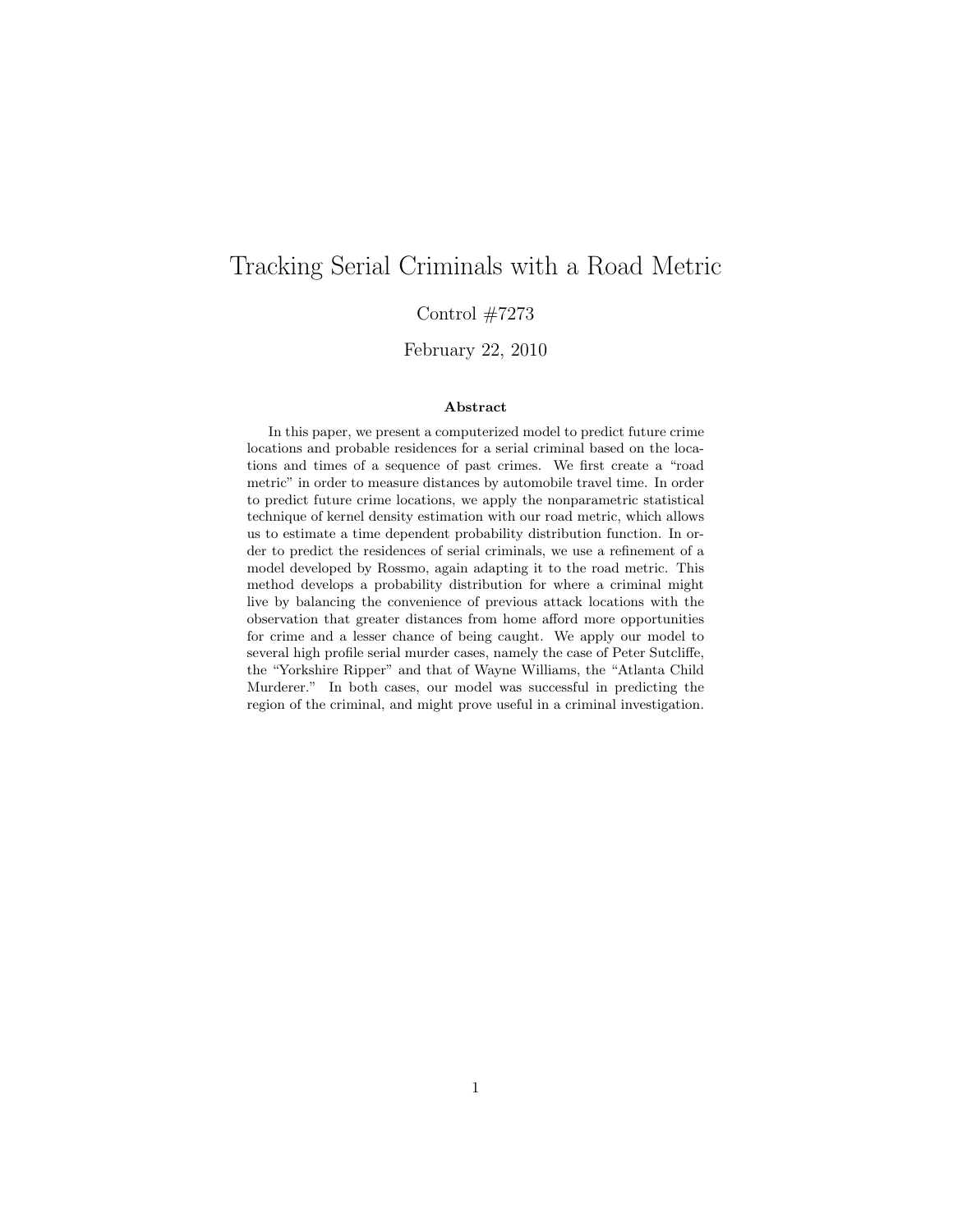# Contents

| 1        | Introduction<br>1.1<br>1.2                                                                                                                                                                                                    | $\bf{3}$<br>$\sqrt{3}$<br>3                                                        |  |
|----------|-------------------------------------------------------------------------------------------------------------------------------------------------------------------------------------------------------------------------------|------------------------------------------------------------------------------------|--|
| $\bf{2}$ | Mapping Crime and the Road Metric<br>2.1                                                                                                                                                                                      | 4<br>4                                                                             |  |
| 3        | Estimating and Extrapolating a Probability Density Function<br>$3.1\,$<br>3.2<br>Extrapolating Future Probability Density Functions                                                                                           | $\bf{5}$<br>$\overline{5}$<br>6                                                    |  |
| 4        | Best Fit Circle and Rossmo's Model<br>4.1<br>4.2<br>4.2.1<br>A More Refined Best Fit Circle<br>4.2.2<br>4.3                                                                                                                   | $\overline{7}$<br>$\overline{7}$<br>$\overline{7}$<br>$\overline{7}$<br>$8\,$<br>8 |  |
| 5        | <b>Case Studies</b><br>5.1<br>5.1.1<br>5.1.2<br>Probability Density Estimate<br>Rossmo's Model<br>5.1.3<br>5.1.4<br>5.2<br>5.2.1<br>5.2.2<br>Probability Density Estimate<br>Application to Rossmo's Method<br>5.2.3<br>5.2.4 | 10<br>10<br>10<br>11<br>11<br>11<br>13<br>13<br>13<br>13<br>14                     |  |
| 6        | <b>Improving the Model</b><br>6.1<br>6.2<br>6.3<br>Improving Computational Efficiency<br>6.4                                                                                                                                  | 16<br>16<br>16<br>17<br>17                                                         |  |
| 7        | Conclusion                                                                                                                                                                                                                    | 17                                                                                 |  |
| 8        | <b>Executive Summary</b>                                                                                                                                                                                                      | 17                                                                                 |  |
|          | References                                                                                                                                                                                                                    |                                                                                    |  |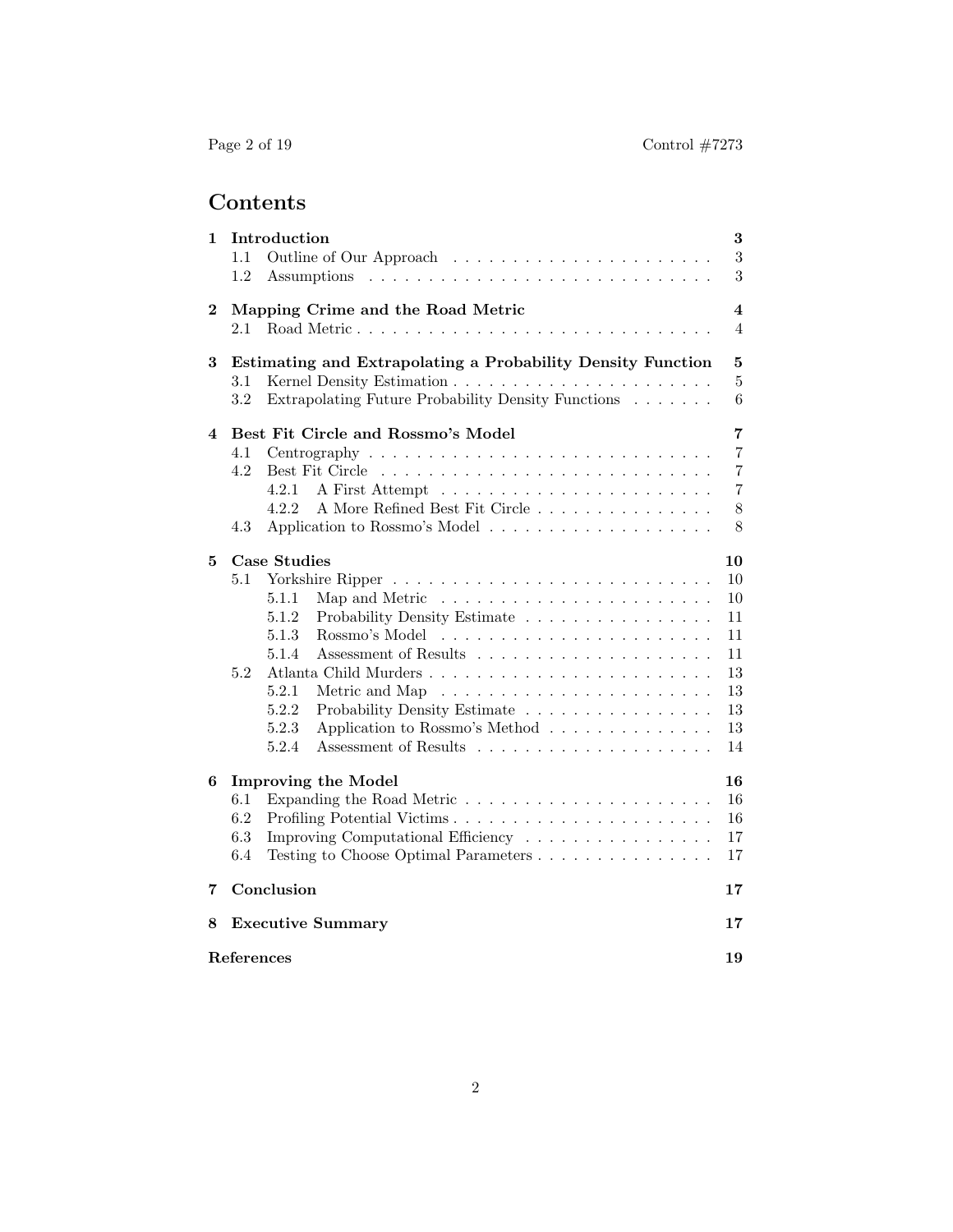## 1 Introduction

In this paper we present a computerized model for studying serial crime patterns. Our model takes highway systems into account as a significant determiner of how criminals behave. Specifically, we created a road metric to give a measure of the time it takes for a driver to travel between two points on a map. We incorporate this road metric into several different models to give an estimate of where future crimes may occur and where the perpetrator may live. Our models give law enforcement agencies an estimate as to where they could patrol with the highest likelihood of apprehending the criminal, as well as where they should conduct their investigation into the residence of the criminal.

#### 1.1 Outline of Our Approach

The beginning of our paper will be devoted to presenting the theoretical framework and an outline of our computer implementation. The later sections of our paper will be devoted to applying our model to famous notable criminal cases and assessing the accuracy of the model. For each criminal investigation we will do roughly the following:

- Develop the "road metric" to measure distances based on how long it takes to drive between them. This metric will be based primarily on the local highway system.
- Estimate and extrapolate probability density functions for where criminals are likely to commit future crimes.
- Estimate offender's residence using a best fit circle under the road metric and by applying a modification of current models.

#### 1.2 Assumptions

Due to the huge variation in criminal activity, as well as the highly unusually and unpredictable psychological pathologies that high profile serial killers often have, using a relatively simple computer model to predict serial crime in general faces several hurdles. Below are the assumptions we take about the crimes that our model is applied to:

- Crimes are committed by individuals. We assume the series of crimes has been attribute with a high degree of certainty to a single individual. We did not design our model to analyze organized crime, gang, or mob activity.
- Criminals travel mostly by automobile. Our model makes significant use of analyzing highway patterns to judge distances based on how long it takes to travel them by automobile.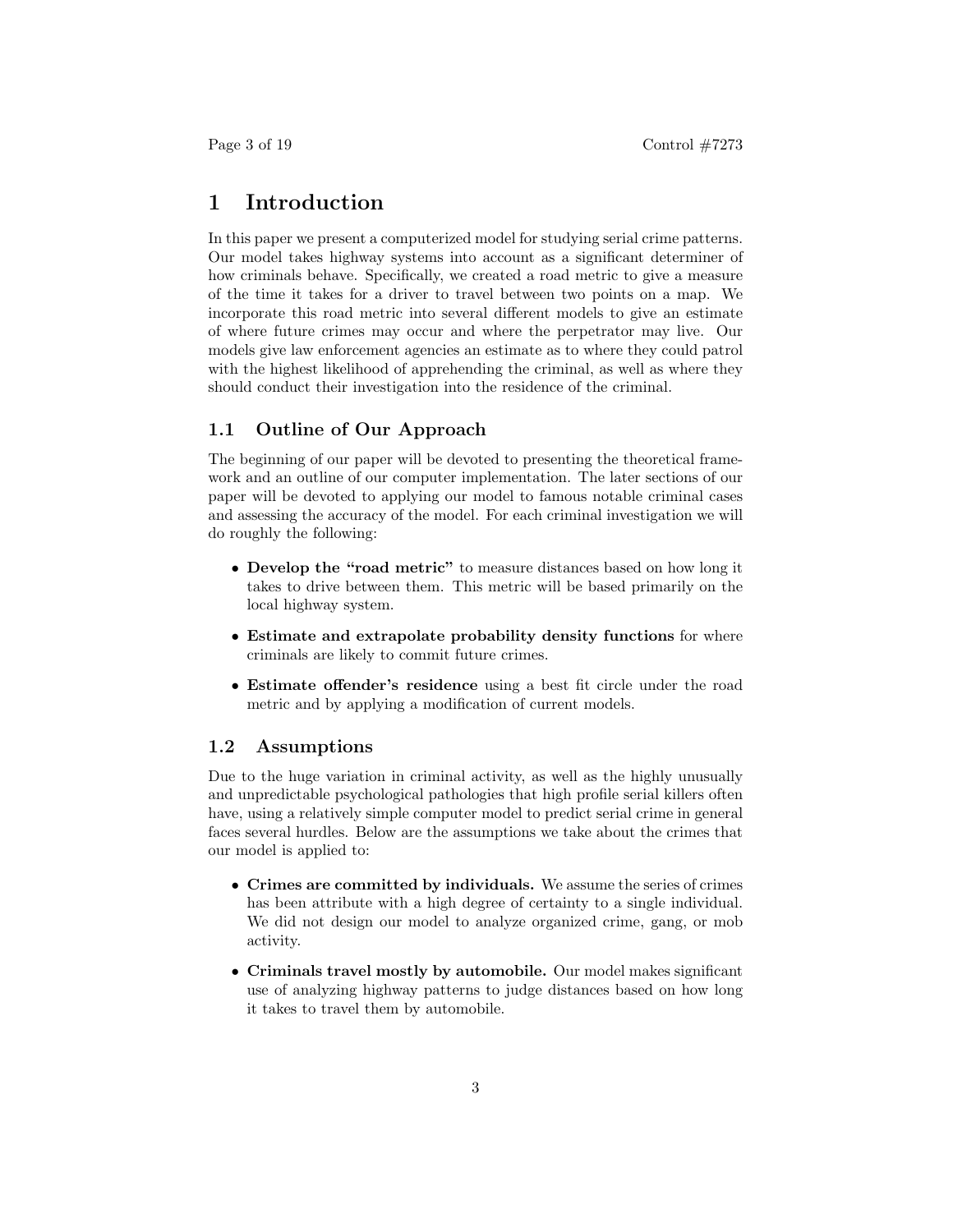- Crimes are committed near to at where they are discovered by police In terms of murder cases, this means that body dump sites are murder sites. This is not an unreasonable assumption, as disorganized serial killers often leave their victims near the murder site [9]. Note that in serial crimes such as serial rape, burglary, or arson, there is no distinction between the site of the crime and the site found by police.
- Crimes are occurring within a small region, i.e. roughly within a city or county. This eliminates the case that crimes are occurring across multiples states or countries. In those cases, our model should be applied to each cluster of crimes.

# 2 Mapping Crime and the Road Metric

We used the mathematical software Sage to create a map of the area surrounding serial criminal incidents. The main features we included in the maps are the major highways, as well as the locations of criminal activities. We treat the highway system as a graph, considering each highway entrance and exit as a vertex in the graph, and each road section in between a pair of entrances and exits as an edge of the graph. Each edge is given a weight corresponding to to the Euclidean length between its corresponding vertices.

#### 2.1 Road Metric

For each map M, we computed a road metric  $d : M \times M \to \mathbb{R}^+$ . The road metric measures distances within a region based on the approximate total travel time by car. The metric makes the assumption that drivers will usually take the shortest path between two points, utilizing highways as much as possible instead of traveling entirely via side-streets. The metric makes the assumptions that

- Time spent on side streets is proportional to the Manhattan metric since side streets are often organized into a grid shape,
- Time spent on the freeway is proportional to the Euclidean distance.

Given points **a** and **b** on the map, we compute the road metric as follows:

- 1. For each vertex  $\bf{v}$  in our highway system (which correspond to entrances or exits on the freeway), we compute the Manhattan distances  $M(\mathbf{v}, \mathbf{a})$ and  $M(\mathbf{v},\mathbf{b})$ .
- 2. For each pair of vertices  $\mathbf{v}_1, \mathbf{v}_2$ , we apply Dijkstra's algorithm to find the shortest path (taking into consideration the lengths of the edge segments) on the graph of our highway system from  $v_1$  to  $v_2$ . We call this distance  $E(\mathbf{v}_1, \mathbf{v}_2)$ .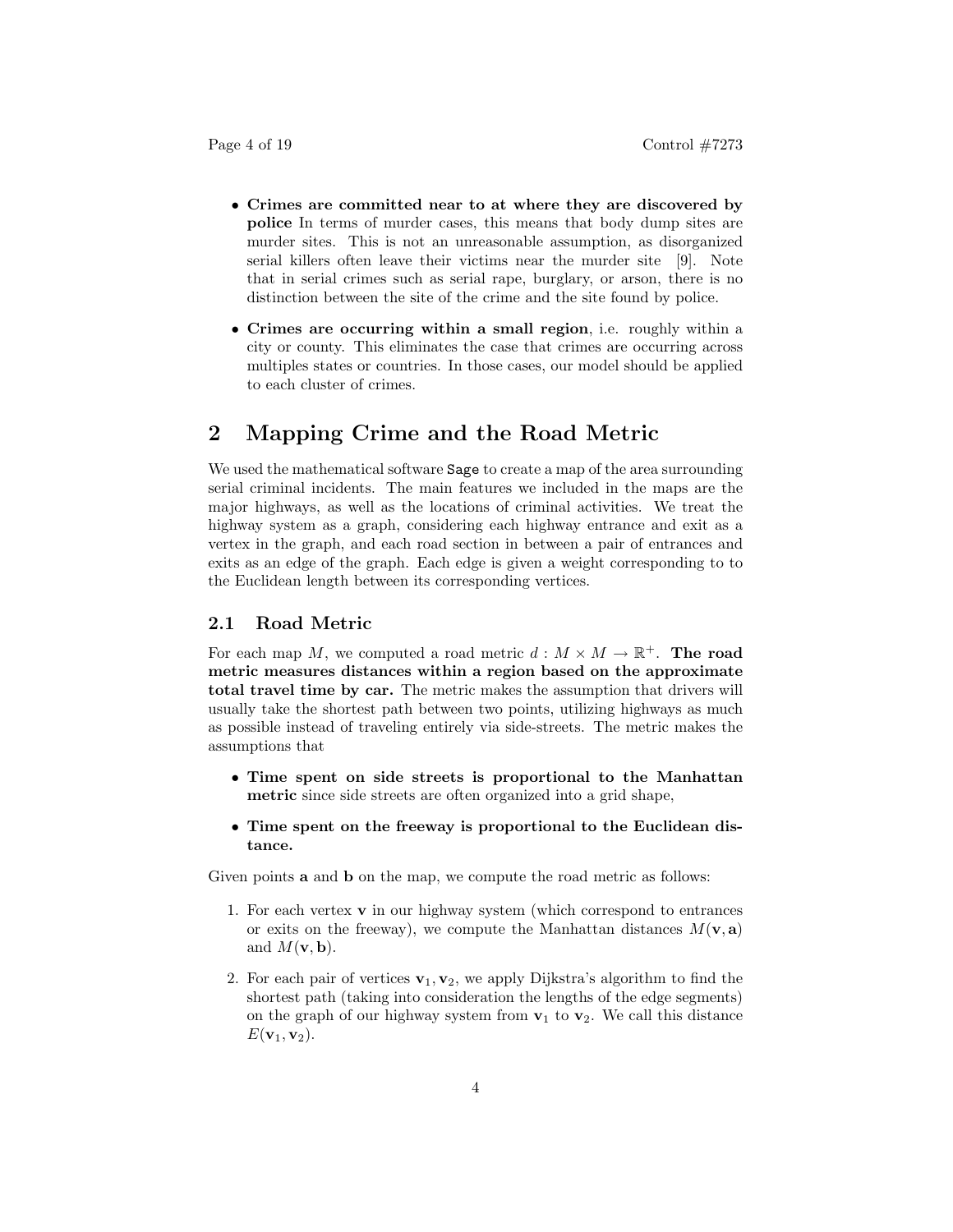3. Then our road metric is defined as

$$
d(\mathbf{a},\mathbf{b}) = \min \left\{ \min_{\mathbf{v}_1,\mathbf{v}_2} \{ M(\mathbf{a},\mathbf{v}_1) + E(\mathbf{v}_1,\mathbf{v}_2) + M(\mathbf{v}_2,\mathbf{b}) \}, \ M(\mathbf{a},\mathbf{b}) \right\},\
$$

or in other words, the minimum of the fastest way to take the highway, and taking a route which avoids the highway.

In terms of actually computing the road metric, we divided the maps into  $m \times n$  grids and computed and then stored the distance from each grid space to each other grid space.

# 3 Estimating and Extrapolating a Probability Density Function

#### 3.1 Kernel Density Estimation

Given the locations and positions of criminal incident, we created a first estimate for the probability density distribution for future crimes as follows. In the case of a Euclidean distances, given a set of sample points  $\{x_1, \ldots, x_n\}$  generated by a random variable, one often estimates the probability density function as

$$
\phi(\mathbf{x}) = \frac{1}{N} \sum_{i=1}^{N} K_A(\mathbf{x} - \mathbf{x}_i)
$$

where

$$
K_A(\mathbf{x} - \mathbf{x}_i) = \frac{1}{2\pi |A|^{1/2}} e^{-((\mathbf{x} - \mathbf{x}_i)^t A^{-1}(\mathbf{x} - \mathbf{x}_i))}
$$

where A is a covariance matrix, which amounts to adding small normal distributions around each point to generate an estimated probability density function  $[7], [10], [2].$  We observe that since covariance matrices are positive definite, the quadratic form  $\mathbf{x}^t A \mathbf{x}$  induces a norm on  $\mathbb{R}^n$  defined by

$$
\|\mathbf{x}\| = \sqrt{\mathbf{x}^t A \mathbf{x}},
$$

which in turn induces a metric. This naturally presents an application of our road metric by replacing the Gaussian function  $K$  (shown above) with the modified Gaussian function, G, defined by

$$
G(\mathbf{x}, \mathbf{x}_i, t) = \frac{1}{M_i(t)} \text{Exp}\left(-\frac{d(\mathbf{x}, \mathbf{x}_i)^2}{(h(t - t_i))^2}\right),
$$

where  $d$  is the road metric defined above, and  $h$  is essentially an indirect control the covariance of this kernel and  $M_i$  is the normalizing constant defined by

$$
M_i(t) = \int \exp\left(-\frac{d(\mathbf{x}, \mathbf{x}_i)^2}{(h(t - t_i))^2}\right) d\mathbf{x}.
$$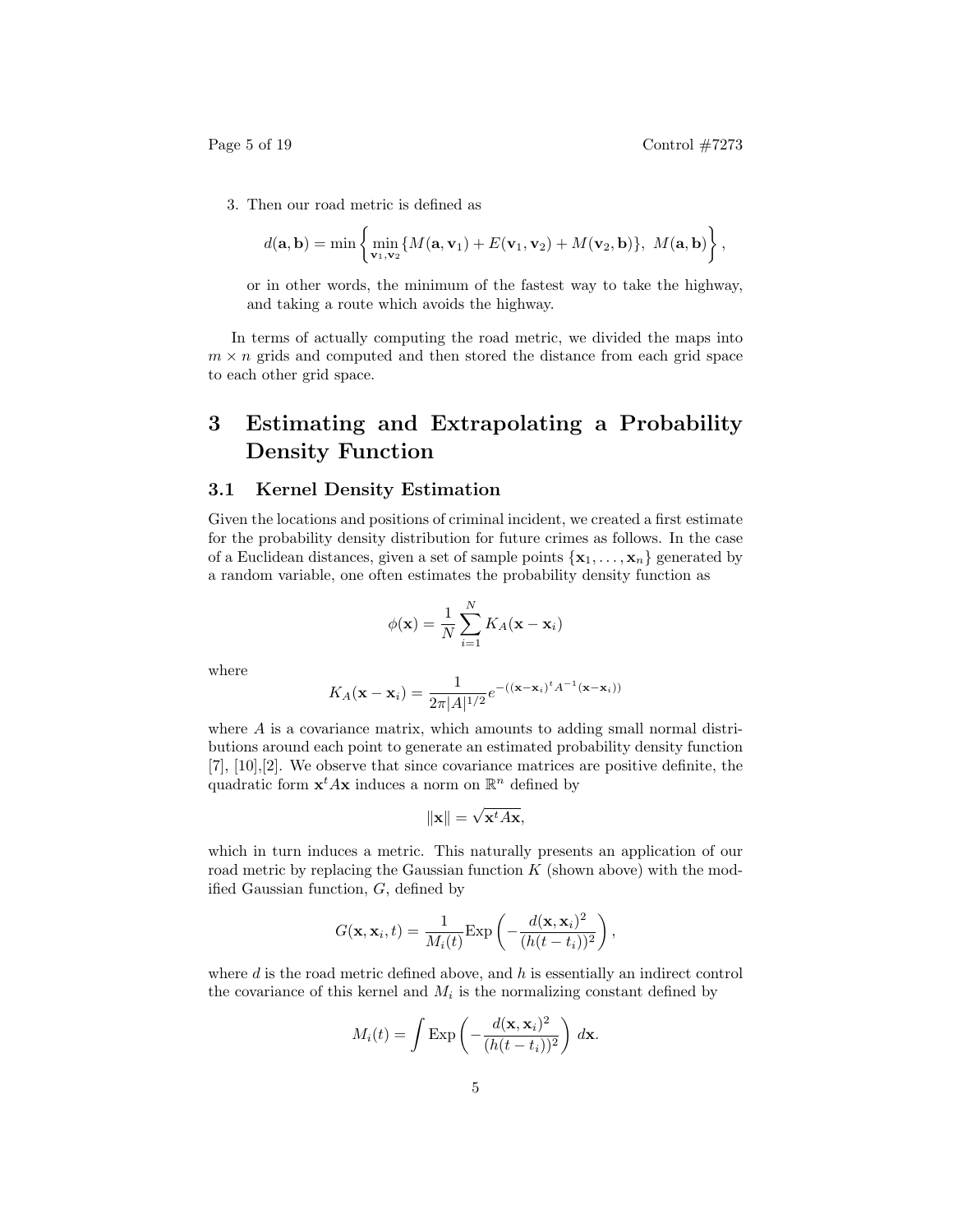We treat  $h$  as a function of time since it is reasonable to assume that more recent crimes are more useful in predicting future crimes than earlier crimes and hence it is reasonable to let the modified Gaussian functions "diffuse" over time by letting  $h$  be an increasing function. We empirically determined that setting  $h(t) = 2.5 \arctan(2t + 0.2)$ , where t is measured in weeks, was a good fit. Our estimate for the probability density function thus becomes

$$
\phi(\mathbf{x},t) = \frac{1}{N} \sum_{i=1}^{N} G(\mathbf{x}, \mathbf{x}_i, t).
$$
 (1)

In terms of actually computing  $\phi(\mathbf{x}, t)$ , as we did with the road metric, we computing  $\phi$  for each grid space in our partitioned  $m \times n$  grid using the precomputed values of our road metric.

#### 3.2 Extrapolating Future Probability Density Functions

Our above discussion gives a reasonable idea of where crimes have been committed, but it is not necessarily reasonable to expect that a criminal will distribute his or her crimes based on a single probability distribution function for all time. Therefore we decided to perform a weighted least squares approximation based on trends in the probability distribution functions discussed above. The idea is to make a linear approximation to the probability density functions and predict a future probability density function outside of our data set. Our method is as follows. Suppose  $x_1, \ldots, x_n$  represent the location of crimes which occurred respectively at  $t_1 < t_2 < \cdots < t_n$ , and that we want a probability density function at some time  $t^* > t_n$ .

- In our equation for  $\phi(\mathbf{x}, t)$  (Equation 1), we sum over only the crimes which have occurred before time t.
- So that our linear approximation is not biased by the initial spikes from the kernels functions resulting from individual murders initially being point masses, we wish to let our density functions "diffuse" as much as possible. Using the probability density estimation in Equation 1, we compute the probability density functions

$$
\phi(\mathbf{x}, t_2 - \epsilon), \phi(\mathbf{x}, t_3 - \epsilon), \ldots, \phi(\mathbf{x}, t_n - \epsilon)
$$

for some small  $\epsilon$  as well as

$$
\phi({\bf x},t_M)
$$

for some  $t_M$  between  $t_n$  and  $t^*$ .

• We now do a weighted least squares approximation to estimate  $\phi(\mathbf{x}, t^*)$ . To do this, we consider  $\phi(\mathbf{x}, t)$  pointwise over our  $m \times n$  map grid and perform a weighted least squares. We modify the well known normal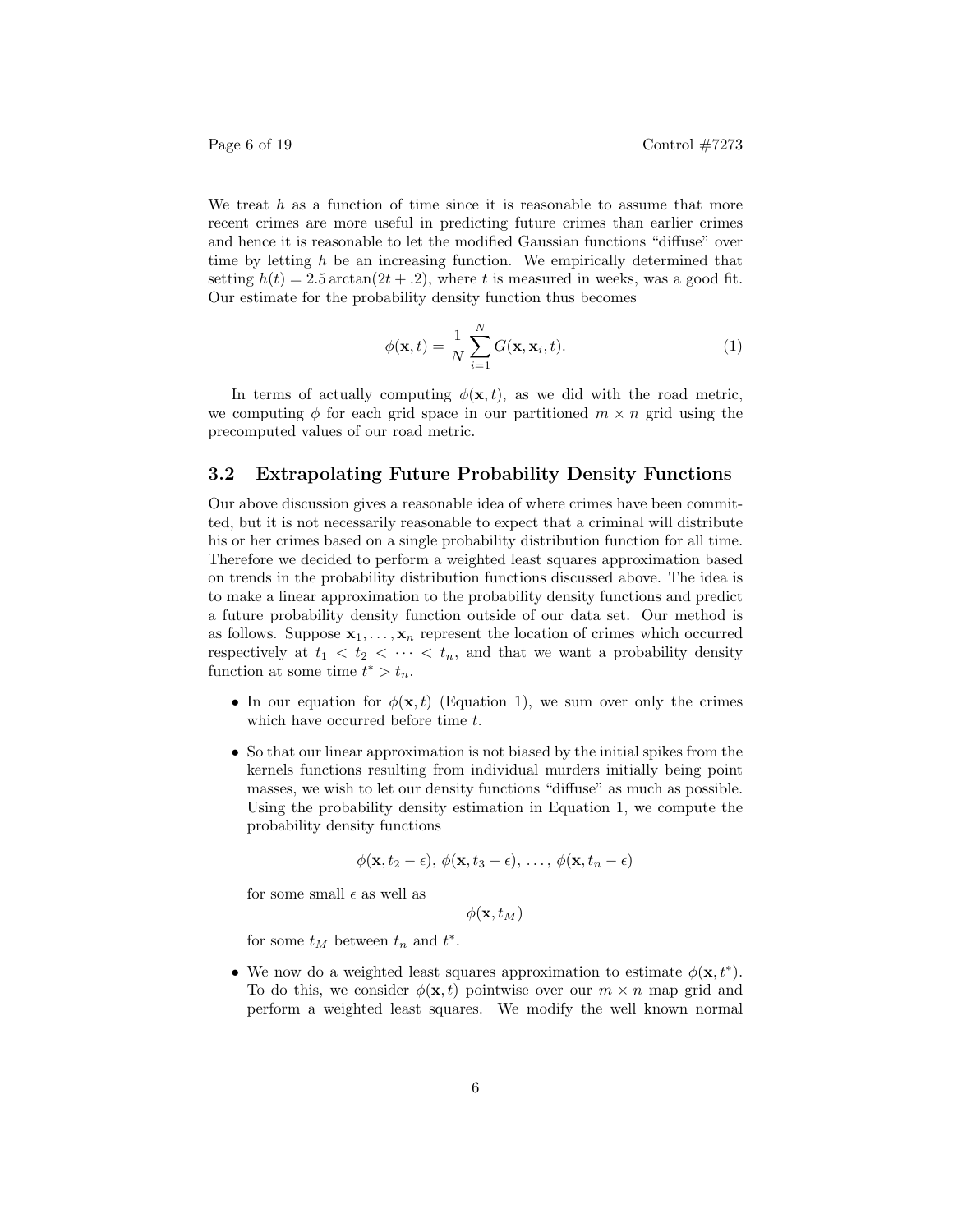equations for a standard least squares problem  $X<sup>t</sup>X\hat{\beta} = X<sup>t</sup>y$  as described in [1] to get the modified normal equations

$$
X^tWX\hat{\beta} = X^tWy
$$

where  $W$  is a weight matrix. We chose to weight the the probability density functions  $\phi(\mathbf{x}, t_n)$  linearly in time (so that later crimes are weighted much more than earlier crimes).

# 4 Best Fit Circle and Rossmo's Model

#### 4.1 Centrography

One common method for estimating the residence of a serial criminal is to treat the location of each crime as a point mass and find the centroid of the point masses by means of a spacial average. According to [9], centrography is one of the most common search methods for criminal investigations and has been used to examine serial rape cases in San Diego, as well as the case of the Yorkshire Ripper. According to [4], there is a significant amount of evidence showing that serial rapists often live close to the centroid of their offense locations.

### 4.2 Best Fit Circle

A reasonable extension of the idea of using a centroid to estimate the location of a criminals residence is to attempt to fit a circle to the location of criminal activities. This is based on the assumption that criminals will typically try to avoid committing crimes very near to where they live, but at the same time will expend roughly the same amount of effort in each of their crimes. Since we would expect the energy put into a crime by a criminal would be comparable to the total amount of time they spend traveling, we thought to apply the road metric we discussed earlier.

#### 4.2.1 A First Attempt

The most naive thing we could do is fit a circle to the data by minimizing the square of the distance from our crime locations to a circle, i.e. minimize

$$
\sum_i (d(C_r(\mathbf{x}), \mathbf{y}))^2 = \sum_i |d(\mathbf{x}, \mathbf{y}) - r|^2,
$$

where the sum is taken over all of crime locations  $x_i$ . Unfortunately this method is very unstable. Consider the example in Figure 1 of the best fit circle for three points. Moving the middle point slightly produces a tremendous change in the best fit circle's radius and center.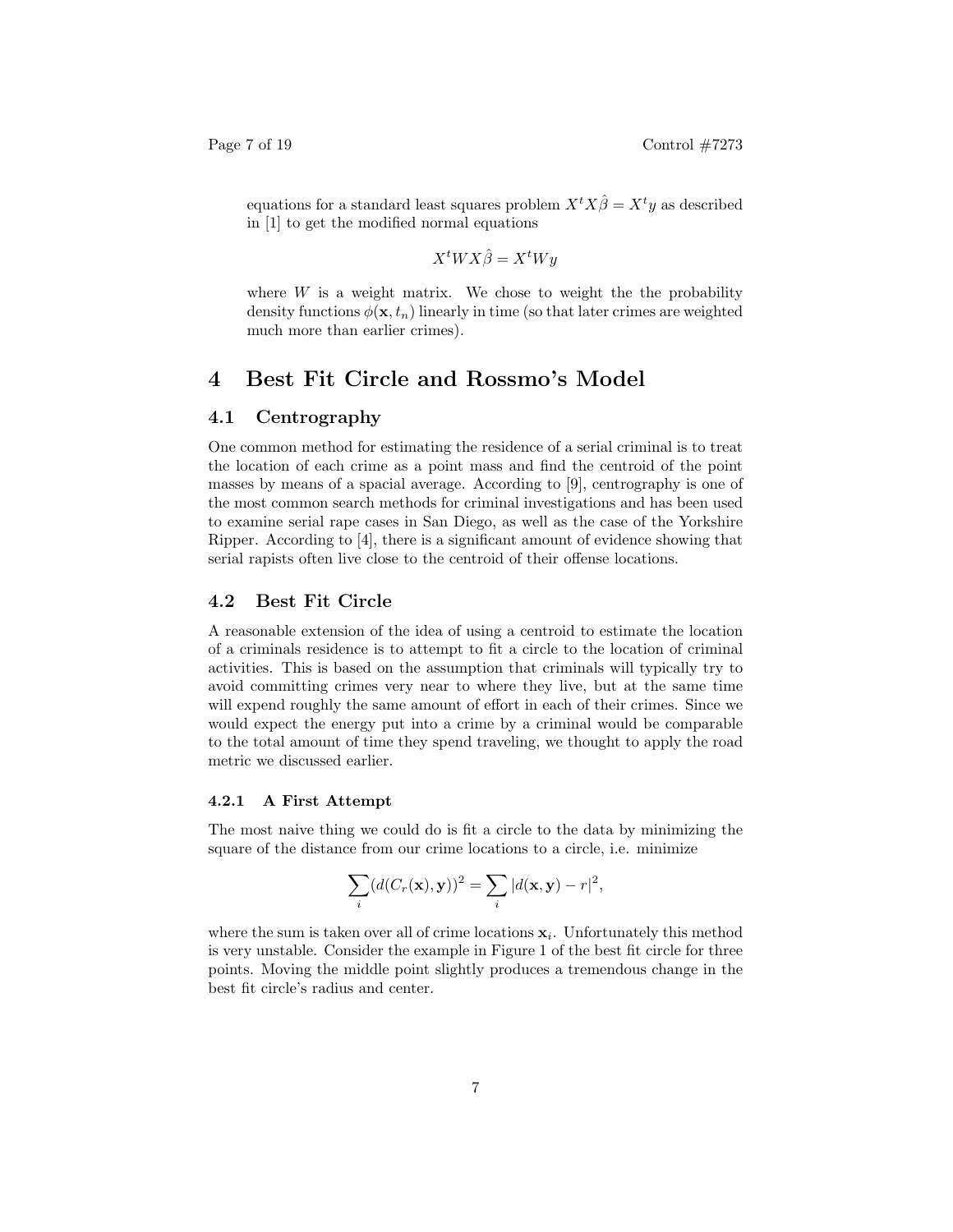



Figure 1: The unstable behavior of a naive best fit circle.

#### 4.2.2 A More Refined Best Fit Circle

A better generalization would be to notice that in Euclidean coordinates, given a set of points  $x_1, \ldots, x_n$ , then the point **x** such that

$$
\sum_{i=1}^n \|\mathbf{x} - \mathbf{x}_n\|^2
$$

is minimized is the centroid of the region.

This provides a natural generalization to the road metric which is perhaps a better extension of the often used method of centrography. Namely, we define the center of our best fit circle to be the point x such that

$$
\sum_{i=1}^n (d(\mathbf{x}, \mathbf{x}_i))^2
$$

is minimized. We will define the radius,  $r$ , to be the average distance from  $x$  to the crime locations, namely

$$
r = \frac{1}{n} \sum_{i=1}^{n} (d(\mathbf{x}, \mathbf{x}_i)).
$$

In Figure 2, we show an example of a circle in the road metric induced by a highway system. The particular highway system is from the Sutcliffe murder case which is discussed in further detail later in the paper.

#### 4.3 Application to Rossmo's Model

In [9], Rossmo presents the model for estimating the the residence of a criminal based on the location of their offenses. The model makes use of the idea of a buffer zone. The buffer zone is an area surrounding a criminals residence in which a criminal avoids committing crimes. The idea behind the buffer zone is that criminals will attempt to balance the energy they need to expend in order to go long distances away from their residence to commit crimes, and the increased risk of committing crimes near to where they live. There is a significant amount of research supporting Rossmo's model, as well as the idea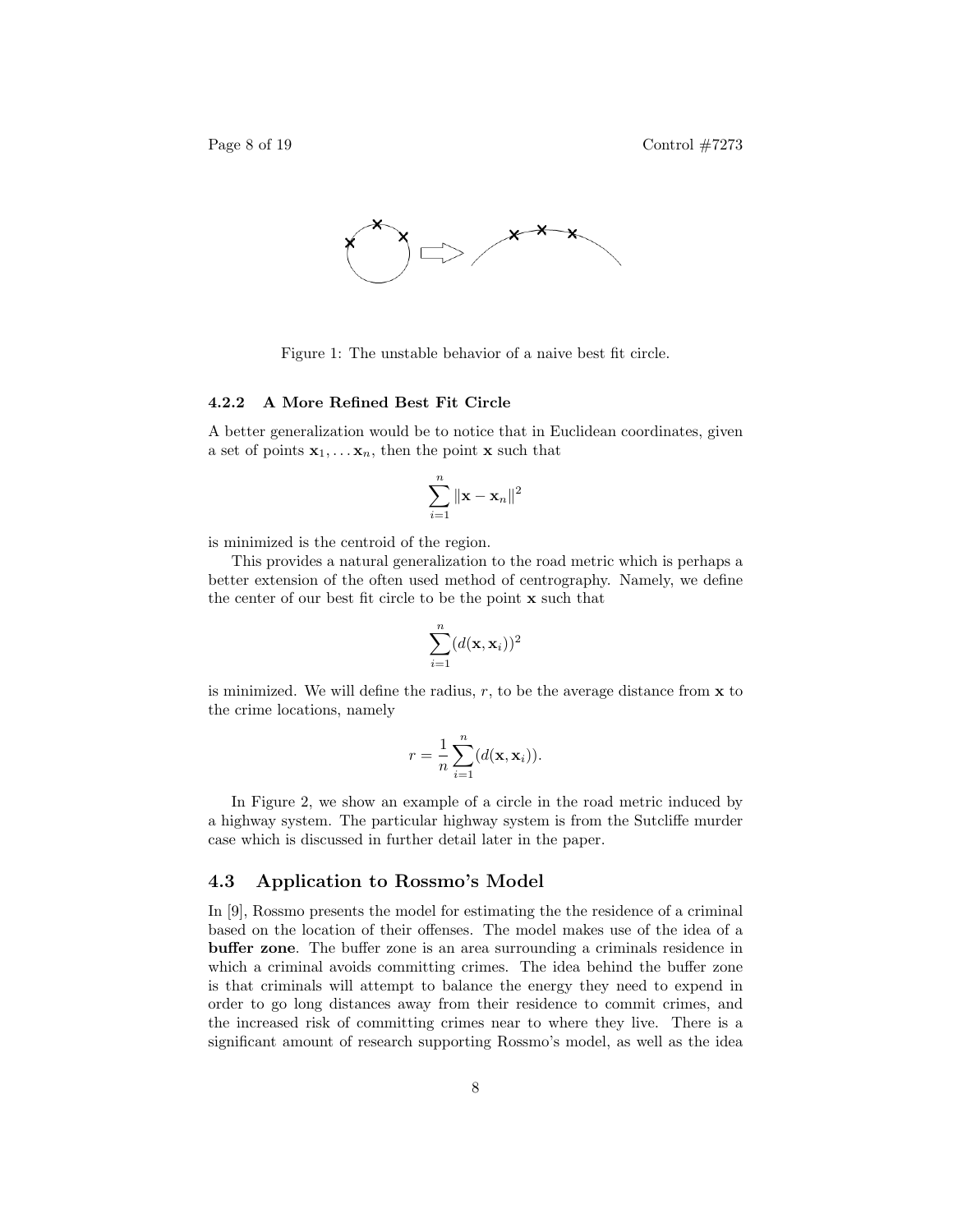

Figure 2: A circle in the road metric induced by the graph for the Manchester Leeds area of England. The highway system graph is black and the circle is grey.

of a buffer zone, both in terms of criminal patterns as well as animal hunting patterns [5],[8].

Rossmo's model is based on subdividing a map of the general location of the crimes into a grid and then computing the estimated probability of a perpetrator residing in a particular grid space as

$$
p_{jk} = K \sum_{i=1}^{N} \left( \frac{\phi}{\|\mathbf{x}_{jk} - \mathbf{x}_{i}\|^f} + \frac{(1-\phi)B^{g-f}}{(2B - \|\mathbf{x}_{jk} - \mathbf{x}_{i}\|)^g} \right)
$$

where

$$
\phi = \begin{cases} 1 & \text{if } \|\mathbf{x}_{jk} - \mathbf{x}_i\| < B \\ 0 & \text{if } \|\mathbf{x}_{jk} - \mathbf{x}_i\| \ge B, \end{cases}
$$

and  $f, g$  are constants,  $B$  is the radius of the buffer zone, and  $K$  is some constant used to normalize the entire probability distribution. Empirically, Rossmo found that for criminal cases the optimal values for f and g were  $f = g = 1.2$ . In our model we adapted the formulation of Rossmo's model to use the road metric. Thus the formulation of Rossmo's model that we used in our simulations becomes

$$
p_{jk} = K \sum_{i=1}^{N} \left( \frac{\phi}{|d(\mathbf{x}_{jk}, \mathbf{x}_i)|^{1.2}} + \frac{(1-\phi)}{|2B - d(\mathbf{x}_{jk}, \mathbf{x}_i)|^{1.2}} \right).
$$

In order to estimate the radius of the buffer zone, we used our best fit circle in order to approximate the radius of a best fit circle under our metric, and then used half of this distance as the estimated radius of the buffer zone.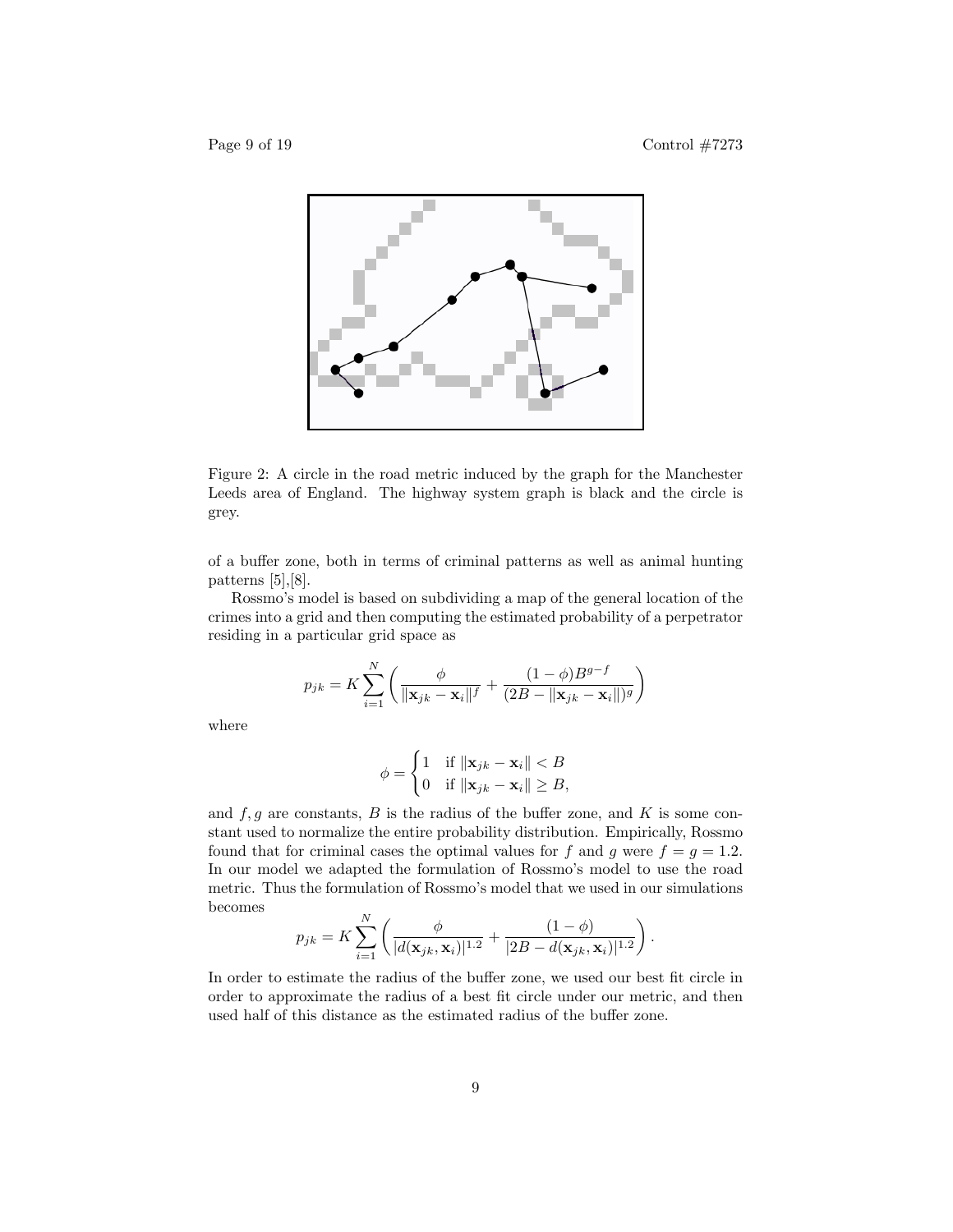# 5 Case Studies

In this section we apply the models discussed earlier to two notable cases, namely the Yorkshire Ripper (Peter Sutcliffe) and the Atlanta Child Murderer (Wayne Williams).

#### 5.1 Yorkshire Ripper

The Yorkshire Ripper murders were a series of murders which occurred between 1975 and 1981 in which 13 women were murdered and 7 attacked in the Manchester and Leeds area of England. Most of the women killed were prostitutes. Peter Sutcliffe was convicted of the murders and attacks. According to [3], the bodies did not appear to have been moved after the murders. We treated attacks and murders identically in our analysis.

#### 5.1.1 Map and Metric

Using a map of the Manchester and Leeds area, we represented the highways as a graph, making sure to concentrate the exits and entrances (the nodes of the graph) around population centers. Figure 3 shows a color plot of the distance under the road metric from what was later determined to be Sutcliffe's residence.



Figure 3: This shows the distance from Sutcliffe's house under the road metric with an overlay of our graph representation of the nearby highway system. Sutcliffe's house is at the house symbol. Red corresponds to a very short distance and dark blue corresponds to a long distance.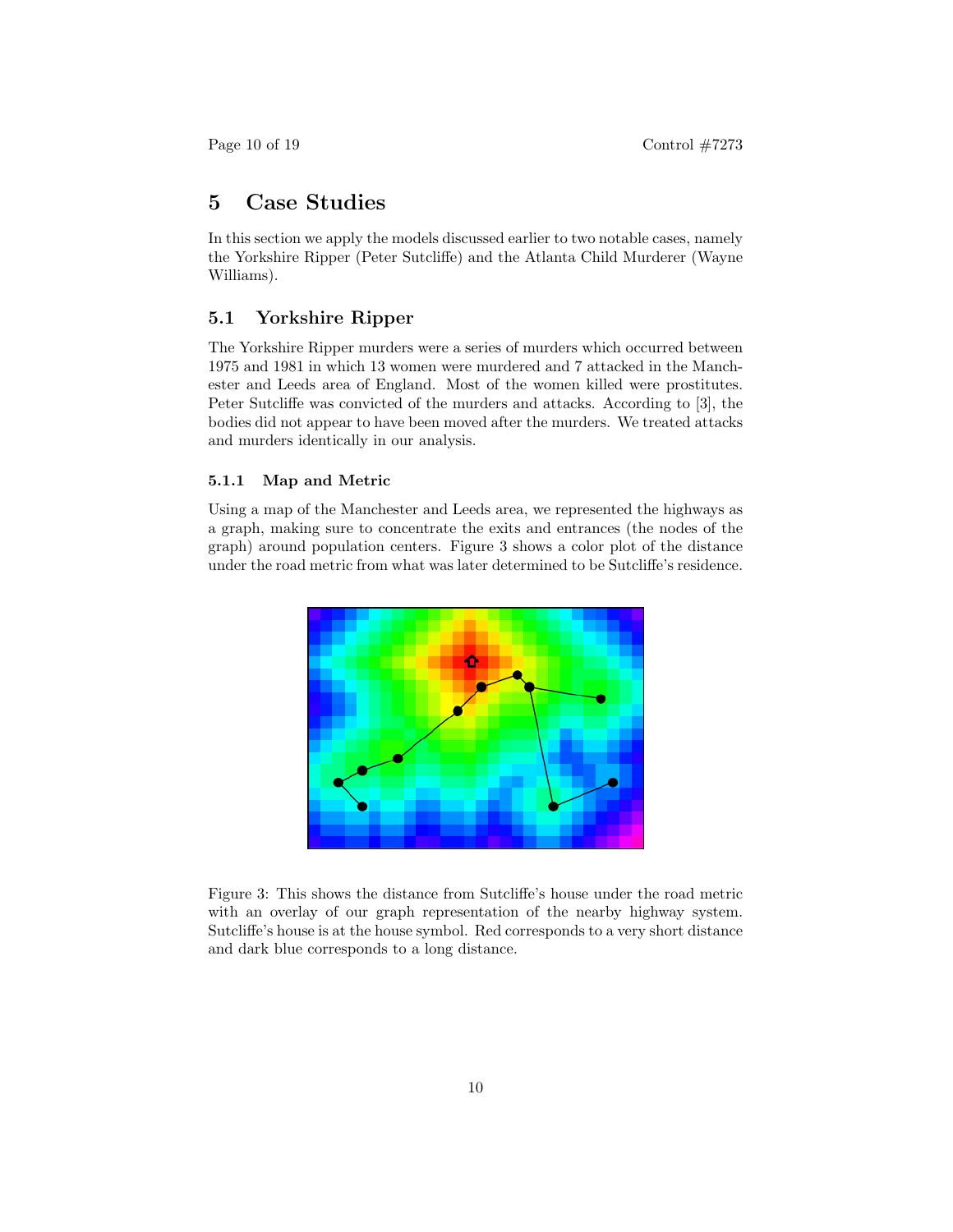#### 5.1.2 Probability Density Estimate

There were a total of 20 criminal incidents committed by Sutcliffe. We ran our density distribution model on the first 19 cases in order to predict the location of the 20th. We used the locations of the first 19 attacks and the time of the 20th in order to predict the location of the 20th. If one were to use our model in real life, the time of the next crime would not actually be known, but this is not of great importance since our choice of the variance function in our kernel causes the model to stabilize very quickly. The results are shown in Figure 4.



Figure 4: This shows the estimated probability distribution for the 20th attack knowing the first 19. The dots represent the attacks and the 'x' denotes the actual location of the 20th attack. Red indicates the highest probability and purple the lowest.

#### 5.1.3 Rossmo's Model

As discussed earlier, Rossmo's model is designed to predict the location of the offender's residence. We modified Rossmo's model to make use of our road metric. As was discussed earlier, we first computed a best fit circle for the crimes using a generalized centroid, which is shown in Figure 5. We then used half of this value in the equation for Rossmo's model to estimate the location of the residence of the murderer. A colorized plot is shown in Figure 6 and a plot of the estimated function as a surface is shown in Figure 7.

#### 5.1.4 Assessment of Results

Our kernel method produced a strong hotspot around where the 20th murder actually took place. From our extrapolated probability distribution, the 20th attack was 8.58 times more likely to occur in the cell containing the actual murder site than it was to occur in an average square. More importantly, the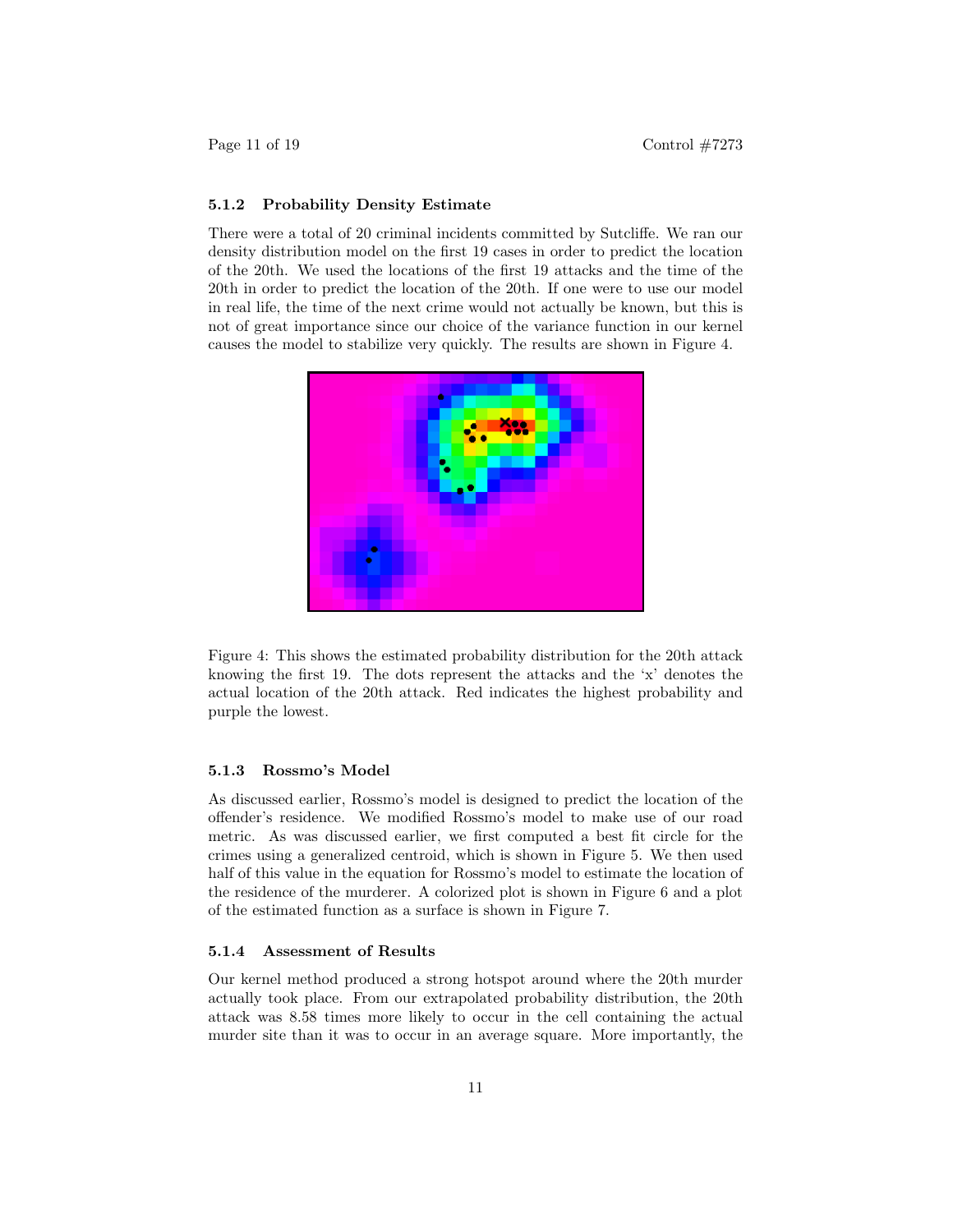

Figure 5: The best fit circle of the attack locations under the road metric. The circle is shown in black, the graph is shown in grey, and the kill locations are shown in red.



Figure 6: The probability density estimated by Rossmo's model for the perpetrator's residence. Red indicates the highest probability. The actual location of Sutcliffe's house is shown with the house symbol.

result of our model would direct law enforcement officers to begin their search in precisely the square where the murder occurred.

Although Rossmo's model did not generate a hotspot directly on Sutcliffe's residence, it still provided a good starting point for a police investigation. Sutcliffe's house was on a second or third priority band and would be located reasonably quickly in a search effort.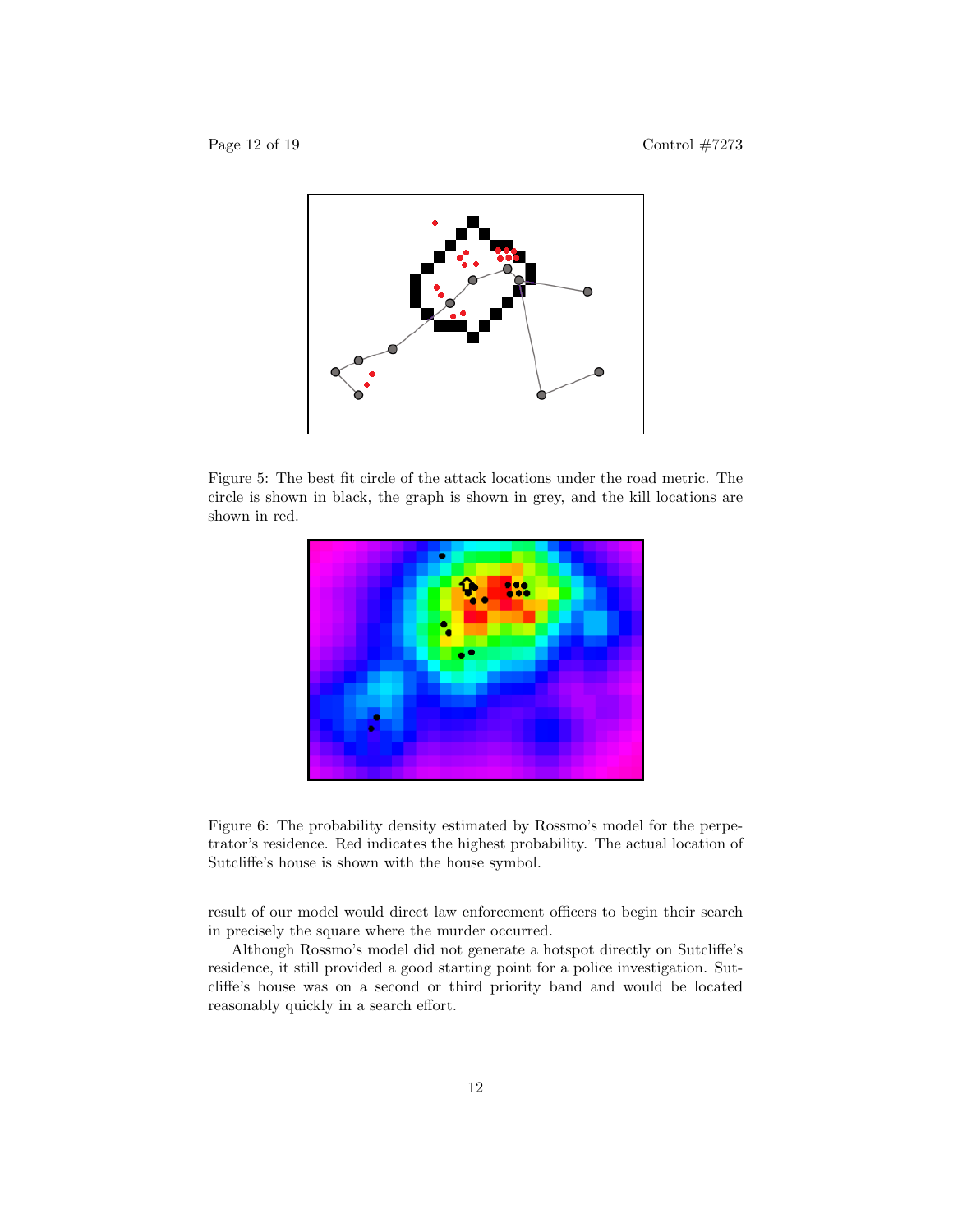

Figure 7: Rossmo's probability estimate as a surface.

### 5.2 Atlanta Child Murders

The Atlanta child murders refers to the murders of 29 boys and men between 1979 and 1981. Only 22 of these murders were conclusively linked to Wayne Williams, so we will use only these data points in our models. There is evidence that the bodies were found not far from where they were murdered [6]. Williams was tried and convicted of two of the murders in 1982.

#### 5.2.1 Metric and Map

We used a map in [6] of the highway system surrounding the murder locations. As described earlier in the paper, we implement this as a graph and compute the road metric for this case. The distance from Williams' house is shown in Figure 8.

#### 5.2.2 Probability Density Estimate

We ran our model using the kernel probability function on 21 of the data points in order to predict the location of the 22nd murder. The results are shown in figure 9.

#### 5.2.3 Application to Rossmo's Method

Following the description of our model above, we first computed the best fit circle for the kills in the Atlanta data set. This is shown in Figure 10.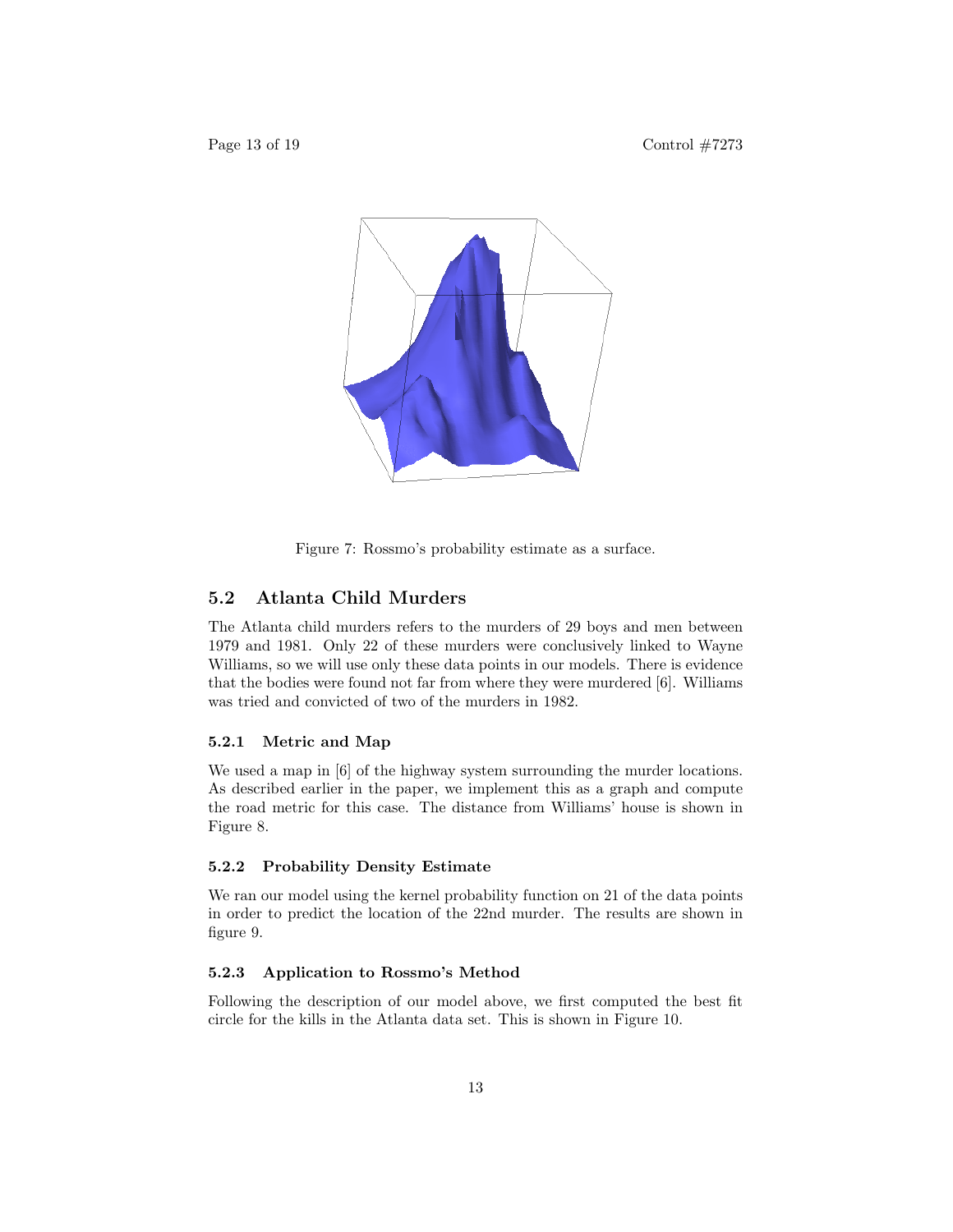

Figure 8: The distance from Wayne Williams' residence under the road metric.



Figure 9: This shows our computed probability distribution for the 22nd attack knowing the first 21. The actual location of the 22nd attack is shown as an 'x'.

We then applied a modification of Rossmo's method to estimate a probability distribution of where the criminal lives. A colorized illustration of the results are shown in Figure 11 and a representation of the results as a surface is shown in Figure 12.

#### 5.2.4 Assessment of Results

Our application of the kernel method for this case was not as successful as it was for the Sutcliffe case. It happened that the 22nd murder was in an unexpected position relative to the prior kills. The model was still able to predict a very nontrivial probability for the 22nd murder being in this region, and the hotspot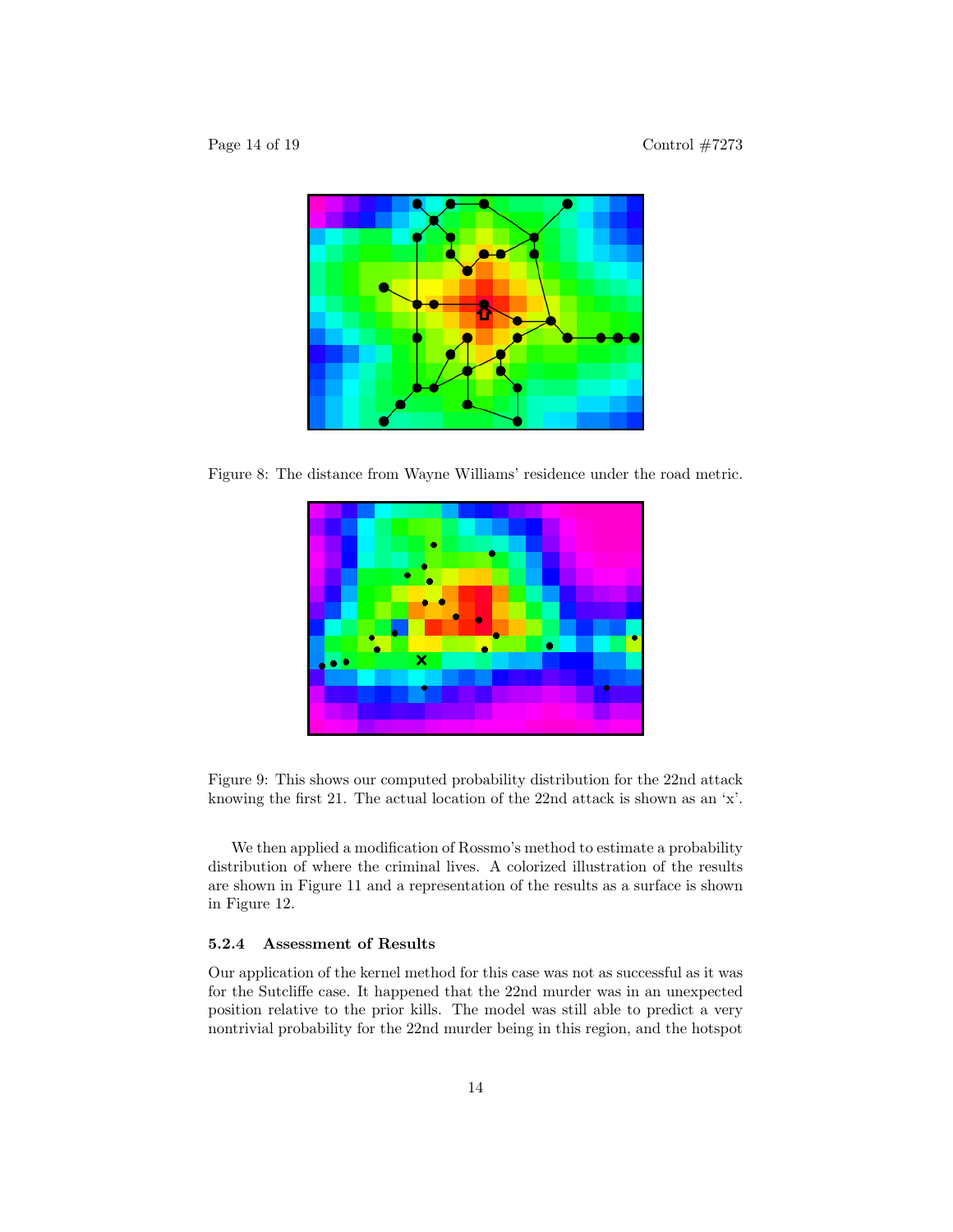

Figure 10: The best fit circle for the Atlanta child murders data.



Figure 11: A colorized representation of the prediction made by Rossmo's model for the location of the criminal's residence with the locations of the crimes overlaid. Wayne Williams' residence is represented by the house symbol.

it generated is reasonably near this section. Surprisingly, the hotspot happens to be centered over Williams' residence.

Rossmo's model was also able to create a hotspot very near the murderer's residence. Given the result of the model as guidance, law-enforcement could very easily locate Williams.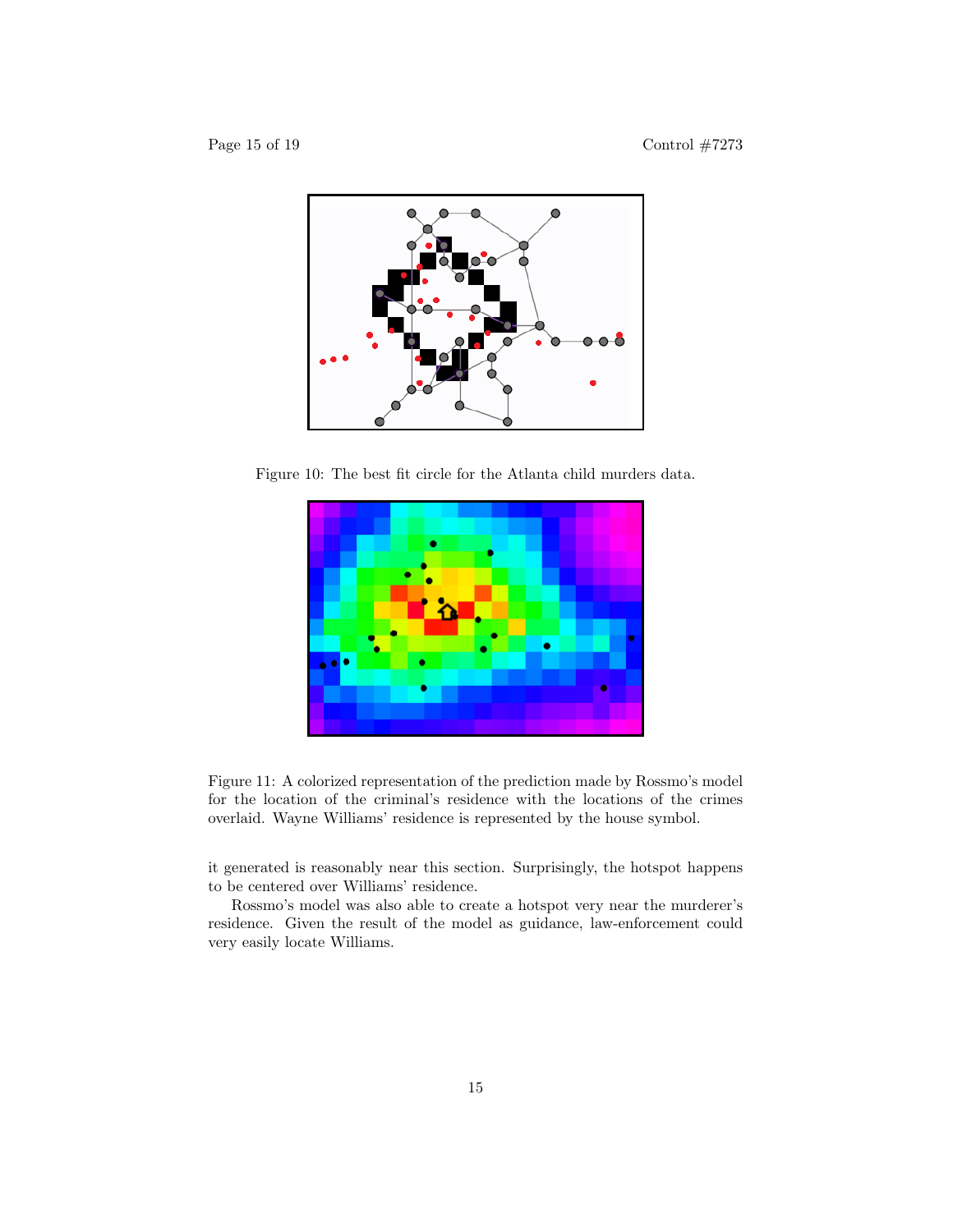

Figure 12: Rossmo's probability estimate as a surface.

# 6 Improving the Model

#### 6.1 Expanding the Road Metric

One of the most novel aspects of our approach was the design of the road metric to accurately estimate the cost of travel to a criminal. We can improve this estimate by taking into account other geographical features on a map, such as lakes, rivers or terrains of varying elevation. The presence of irregularly-shaped bodies of water can potentially have a significant impact on the results of our computations.

#### 6.2 Profiling Potential Victims

As we observed in the case of the Atlanta Child Murderer, the kernel method was unable to predict a relatively unexpected kill site (in terms of pure geography). We may be able to improve our model by skewing our probability distribution toward areas with high concentrations of potential victims. For instance, Peter Sutcliffe generally targeted prostitutes, so our model would benefit from increasing the probability of a region being a potential kill site if it has a high level of prostitution.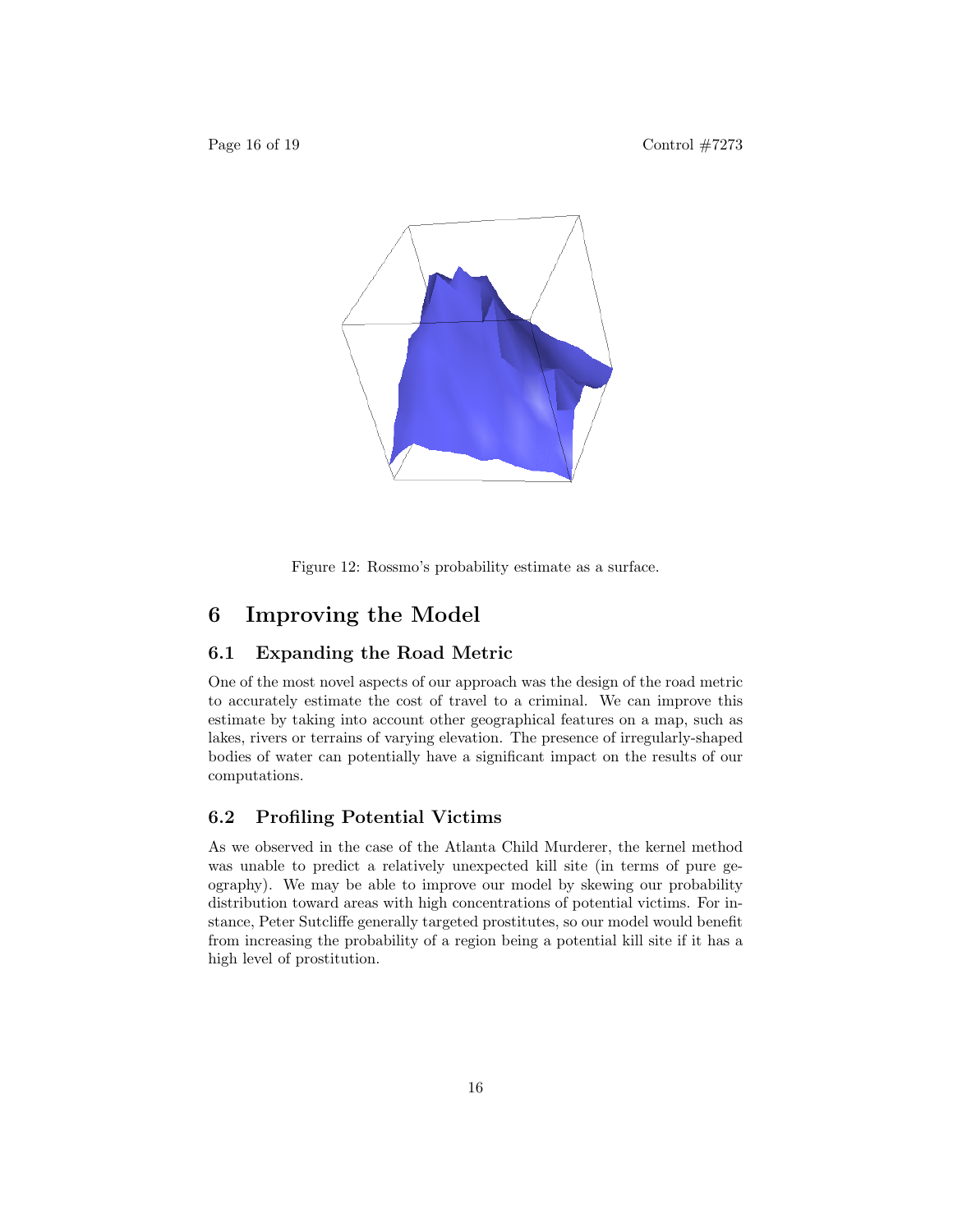#### 6.3 Improving Computational Efficiency

Our algorithm saves time by overlaying a grid on the map of the region and saving the distance between every pair of cells. As each distance computation requires an application of Dijkstra's algorithm, the determination of all of these distances is quite slow. With a more efficient algorithm (or implementation that is faster than what Sage has available) for measuring distances in the road metric, we can make our grids finer and improve the precision of our model.

#### 6.4 Testing to Choose Optimal Parameters

Since we had a limited amount of time to perform computationally hard tests, our empirically-determined choice for the variance function  $h$  in the kernel method may be far from optimal. Our model could improve substantially if we make a different choice for  $h$ . Further, the values for  $f$  and  $g$  that we used in Rossmo's model were determined to be optimal for the Manhattan metric; there may be better choices for these parameters depending on the road metric in use.

# 7 Conclusion

The problem of tracking a serial criminal given a limited amount of data has proven to be very nontrivial. The significant difference between our approaches highlights the creativity needed to tackle this problem. Both of our methods proved to be accurate means of locating the hotspots they were designed to find. The kernel method was particularly viable in the Sutcliffe case, most likely due to the tendency of attacks to cluster. However, it became less accurate as attacks spread out more uniformly. Rossmo's method had strong predictive power in both of our test cases. It consistently gave hotspots that would allow lawenforcement to easily locate the criminal. Synthesizing our models by informing police of all the hotspots we locate is an effective way of balancing accuracy with the size of search regions.

### 8 Executive Summary

In our paper we present a computerized model for predicting future crimes and estimating the location of a criminal based on the location and times of past crimes. The model is based on geographic profiling and makes heavy use of the local highway systems near to the crimes. For our model to be useful, it must be applied to cases where the location of crimes has been determined. For instance, the predictive power of our model is greatly reduced if body dump sites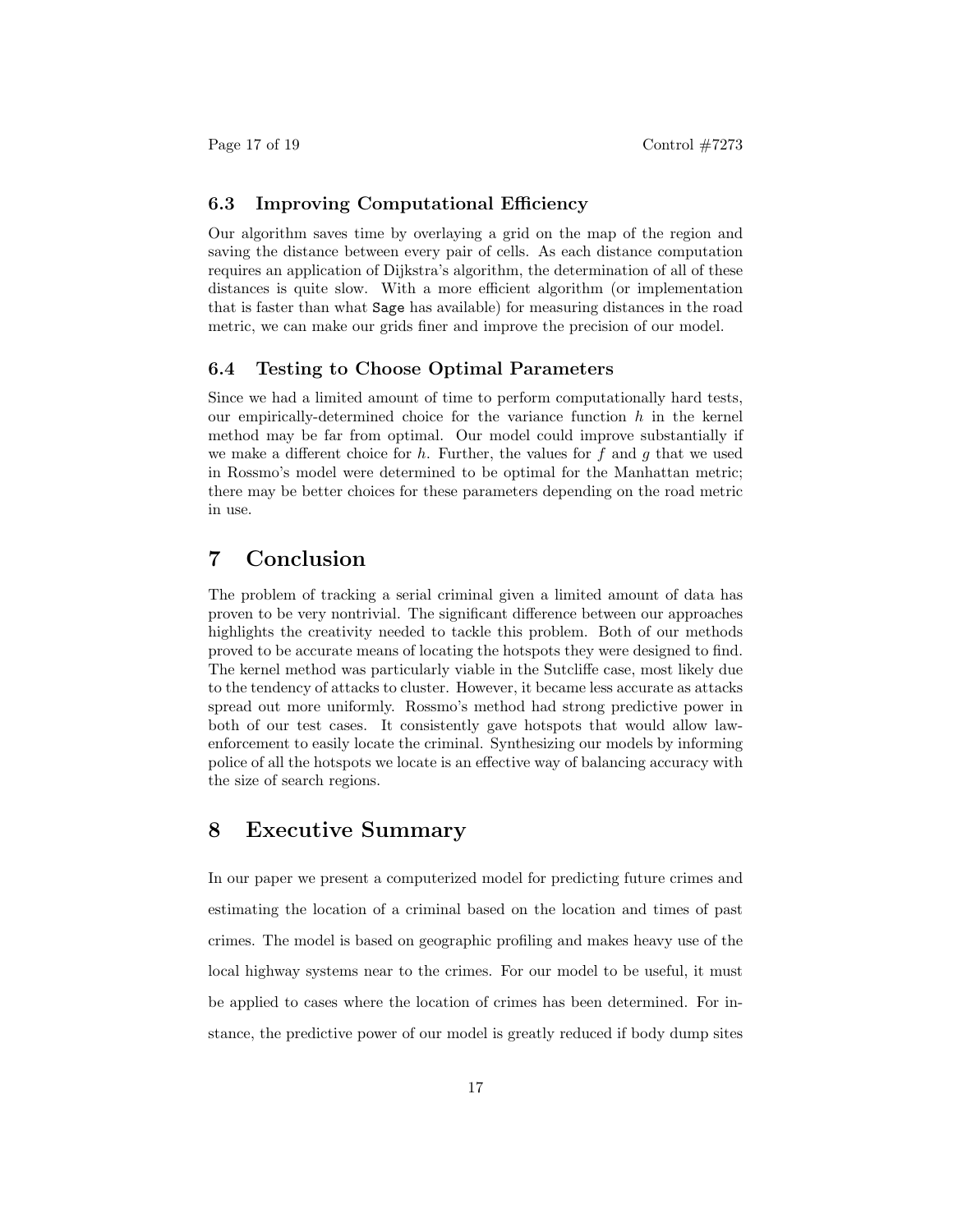are used instead of kill sites. Secondly, our model is most useful if applied to relatively small areas, such as over the area of a county or city. Our model greatly factors local highway systems into consideration, and thus should be applied primarily to cases where the perpetrator is suspected of using an automobile for transportation.

Our model makes two predictions. Firstly it gives an estimate of where future crimes will occur. The estimate is based on where past crimes have occurred, putting the most weight on the most recent ones, and also taking into account the local highway system. It does not give an accurate estimate for the absolute probability that an offender will be within a particular region, but instead provides the locations of hotspots where law enforcement should begin its investigation. By following the paths of constant and slowly changing color, the officers can logically search progressively larger areas around these hotspots to gradually increase the scope of their investigation.

Secondly, our model makes an estimate based on Rossmo's model. This approach balances two factors affecting the distance a criminal travels to commit a crime. The first factor reflects the effort expended by a criminal in traveling farther away from their residence, whereas the second reflects the risk involved in committing crimes near where a criminal lives. As with the previous component of the model, this method provides hotspots at which law enforcement should begin its investigation, and sequentially larger regions for it to expand its investigation.

Empirical tests of our model on high profile criminal cases has shown that both of these methods give useful starting points for investigation. We recommend that your officers apply our techniques to complement the other methods at their disposal.